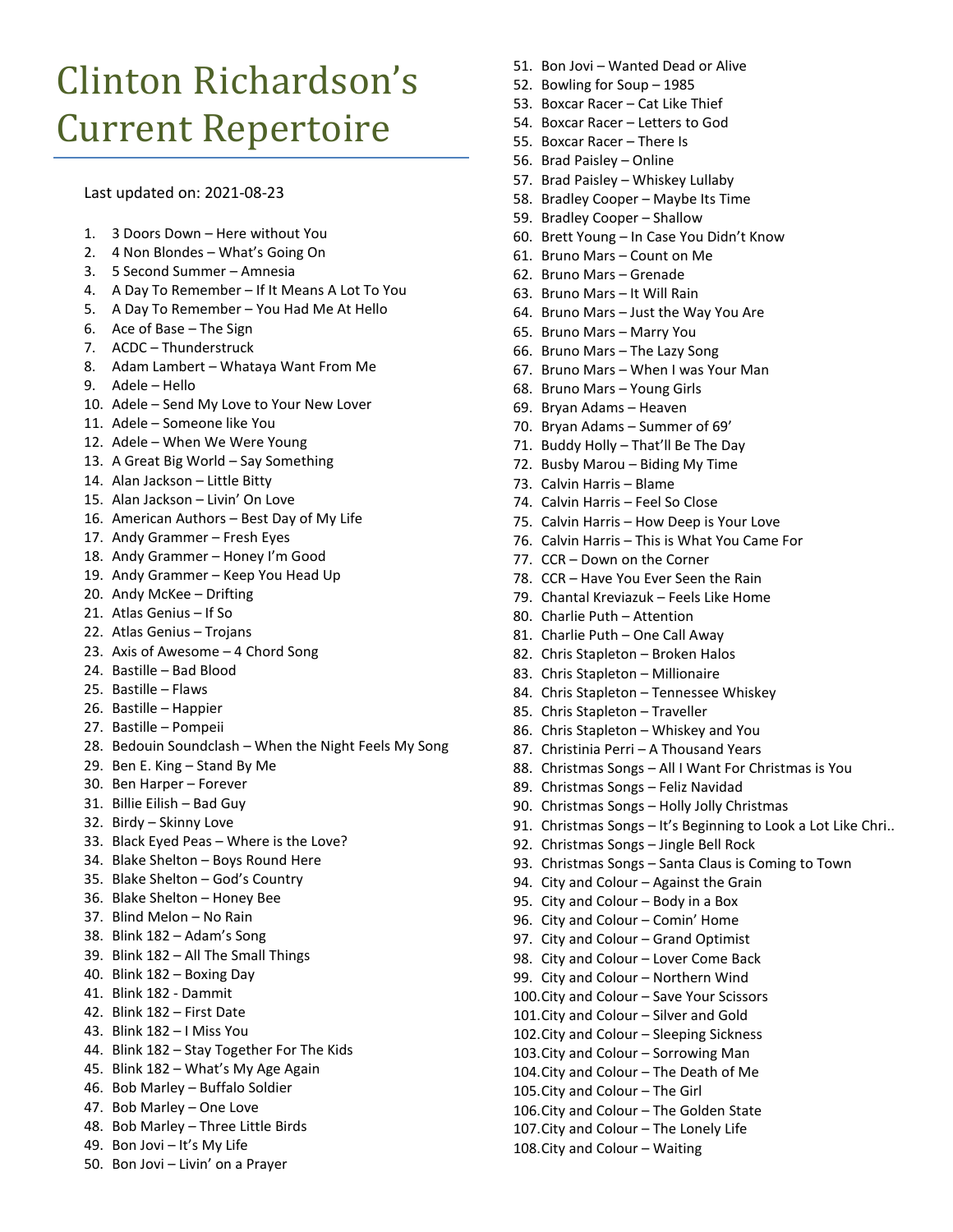109.City and Colour – What Makes a Man 110.Colbie Caillat – Fallin' For You 111.Coldplay – Fix You 112.Coldplay – The Scientist 113.Coldplay – Viva La Vida 114.Coldplay – Yellow 115.Collective Soul – December 116.Cyndi Lauper – Time After Time 117.Dameon Rice – The Blower's Daughter 118.Daniel Powter – Bad Day 119.Dan Mangan – Robots 120.Darius Rucker – Come Back Song 121.David Gray – This Year's Love 122.David Nail – Whatever She's Got 123.Dean Martin – My Rifle My Pony and Me 124.Death Cab for Cutie – I Will Follow You into the Dark 125.Del Shannon – Runaway 126.Disney – How Far I'll Go 127.Disney – I Just Can't Wait To Be King 128.Disney – I'll Make a Man Out of You 129.Disney – Let it Go 130.Disney – You've Got a Friend in Me 131.DNCE – Cake By The Ocean 132.Drake – Hotline Bling 133.Drake – One Dance 134.Ed Sheeran – All of the Stars 135.Ed Sheeran – Autumn Leaves 136.Ed Sheeran – Bad Habits 137.Ed Sheeran – Barcelona 138.Ed Sheeran – Beautiful People 139.Ed Sheeran – Bibia Bi Ye Ye 140.Ed Sheeran – Bloodstream 141.Ed Sheeran – Castle on the Hill 142.Ed Sheeran – Cold Coffee 143.Ed Sheeran - Dive 144.Ed Sheeran – Don't 145.Ed Sheeran - Drunk 146.Ed Sheeran – Even My Dad Soes Sometimes 147.Ed Sheeran – FireFly 148.Ed Sheeran – Galway Girl 149.Ed Sheeran – Give Me Love 150.Ed Sheeran – Gold Rush 151.Ed Sheeran – Happier 152.Ed Sheeran – Hearts Don't Break Around Here 153.Ed Sheeran – How Would You Feel 154.Ed Sheeran – I Don't Care 155.Ed Sheeran – I See Fire 156.Ed Sheeran – I'm a Mess 157.Ed Sheeran – Kiss Me 158.Ed Sheeran – Lay It All On Me 159.Ed Sheeran – Lego House 160.Ed Sheeran – Little Bird 161.Ed Sheeran – Nancy Mulligan 162.Ed Sheeran – New Man 163.Ed Sheeran – Nina 164.Ed Sheeran - One 165.Ed Sheeran – One Night 166.Ed Sheeran – Perfect

167.Ed Sheeran – Photograph 168.Ed Sheeran - Runaway 169.Ed Sheeran – Save Myself 170.Ed Sheeran – Shape Of You 171.Ed Sheeran - She 172.Ed Sheeran – Sing 173.Ed Sheeran – Small Bump 174.Ed Sheeran – Sofa 175.Ed Sheeran – Supermarket Flowers 176.Ed Sheeran – Take it Back 177.Ed Sheeran – Tenerife Sea 178.Ed Sheeran – The A Team 179.Ed Sheeran – The City 180.Ed Sheeran – Thinking Out Loud 181.Ed Sheeran - This 182.Ed Sheeran – U.N.I. 183.Ed Sheeran – Wake Me Up 184.Ed Sheeran – Wayfaring Stranger 185.Ed Sheeran – What Do I Know? 186.Ed Sheeran – You Need Me, I Don't Need You 187.Edwin McCain – I'll Be 188.Ellie Goulding – Love Me Like You Do 189.Elton John – Your Song 190.Elvis Presley – All Shook Up 191.Elvis Presley – Can't Help Falling in Love With You 192.Elvis Presley – Girl of My Best Friend 193.Elvis Presley – Heartbreak Hotel 194.Elvis Presley – Hound Dog 195.Elvis Presley – In The Ghetto 196.Elvis Presley – Love Me Tender 197.Enrique Iglesias – Hero 198.Eric Clapton – Layla 199.Eric Clapton – Wonderful Tonight 200.Feist – 1234 201.Fifth Harmony – Work From Home 202.Finger Eleven – One Thing 203.Fleetwood Mac – Don't Stop 204.Florida Georgia Line – Cruise 205.Florida Georgia Line – Meant to Be (Ft. Beba Rexha) 206.Florida Georgia Line – This is How We Roll 207.Foo Fighters – Everlong 208.Foo Fighters – Times Like These 209.Foster the People – Pumped Up Kicks 210.Foster the People – Comin' of Age 211.Fountains of Wayne – Stacys Mom 212.Garth Brooks – Ain't Goin' Down Til' the Sun Comes Up 213.Garth Brooks – If Tomorrow Never Comes 214.Garth Brooks – Friends in Low Places 215.Garth Brooks – Papa Loved Mama 216.Garth Brooks – Rodeo 217.Garth Brooks – She's Every Woman 218.Garth Brooks – Standing Outside the Fire 219.Garth Brooks – That Summer 220.Garth Brooks – The Dance 221.Garth Brooks – The River 222.Garth Brooks – The Thunder Rolls 223.Garth Brooks – Unanswered Prayers 224.Garth Brooks – We Shall Be Free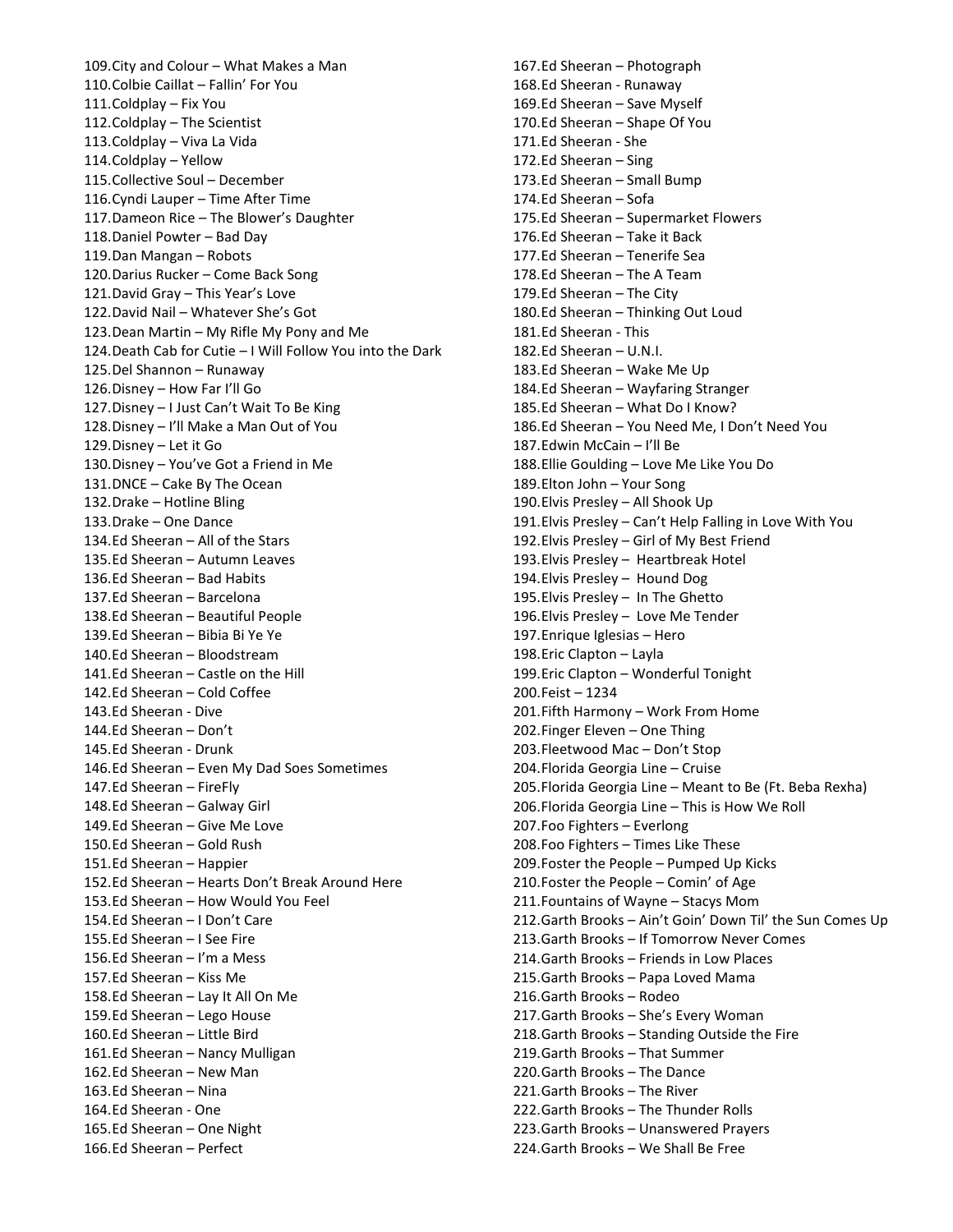225.Garth Brooks – Wrapped Up in You 226.Gavin Degraw – I Don`t Wanna Be 227.Gavin Degraw – Not Over You 228.George Erza – Budapest 229.George Harrison – I've Got My Mind Set on You 230.George Strait – Check Yes or No 231.Glenn Morrison – Goodbye 232.Goo Goo Dolls – Acoustic #3 233.Goo Goo Dolls – Come To Me 234.Goo Goo Dolls – Iris 235.Goo Goo Dolls – Name 236.Goo Goo Dolls – Slide 237.Goo Goo Dolls – Sympathy 238.Gordon Lightfoot – Carefree Highway 239.Gordon Lightfoot – Sundown 240.Green Day – Minority 241.Green Day – Time of Your Life 242.Green Day – Warning 243.Green Day – When I Come Around 244.Half Moon Run – Call Me in the Afternoon 245.Half Moon Run – Devil May Care 246.Half Moon Run – Full Circle 247.Half Moon Run – Hands in the Garden 248.Half Moon Run – I Can't Figure Out What's Going On 249.Half Moon Run – Need It 250.Half Moon Run – Unofferable 251.Halsey – Without Me 252.Hank Williams – Hey Good Lookin' 253.Hank Williams – Move it on Over 254.Harry Styles – Adore You 255.Heartland – I Loved Her First 256.Hedley – Kiss you Inside Out 257.Hinder – Lips of an Angel 258.Howie Day – Collide 259.Hozier – Take Me To Church 260.Hunter Hayes – I Want Crazy 261.Hunter Hayes – Wanted 262.Imagine Dragons – Demons 263.Imagine Dragons – Radioactive 264.Imagine Dragons – Whatever It Takes 265.Ingrid Michaelson –The Way I Am 266.Israel Kamakawiwo'ole – Somewhere Over the Rainbow 267.Jack Johnson – Banana Pancakes 268.Jack Johnson – Better Together 269.Jack Johnson – Do You Remember 270.Jack Johnson – Good People 271.Jack Johnson – I Got You 272.Jack Johnson – Sitting, Waiting, Wishing 273.James Arthur – Say You Won't Let Go 274.James Bay – Hold Back the River 275.James Bay – If You Ever Want To Be In Love 276.James Bay – Let It Go 277.James Bay – Move Together 278.James Bay – Need the Sun to Break 279.James Bay – When We Were On Fire 280.James Blunt – Bonfire Heart 281.James Blunt – You're Beautiful 282.Jason Aldean – Burnin' It Down

283.Jason Aldean – Dirt Road Anthem 284.Jason Derulo – Don't Wanna Go Home 285.Jason Derulo – In My Head 286.Jason Derulo – It Girl 287.Jason Derulo – Marry Me 288.Jason Derulo – Talk Dirty 289.Jason Derulo – Trumpets 290.Jason Derulo – Want To Want Me 291.Jason Derulo – Whatcha Say 292.Jason Mraz – Best Friend 293.Jason Mraz – I Won't Give Up 294.Jason Mraz – I'm Yours 295.Jason Mraz – Lucky 296.Jet – Are You Gonna Be My Girl 297.Joe Nichols – Gimme That Girl 298.John Denver – Take Me Home Country Roads 299.John Legend – All of Me 300.John Lennon – Imagine 301.John Mayer – Free Fallin' 302.John Mayer – Stop this Train 303.John Mayer – Waiting on the World to Change 304.John Mayer – Wildfire 305.John Mayer – Your Body is a Wonderland 306.John Mayer - XO 307.Johnny Cash - Hurt 308.Johnny Cash – Folsom Prison Blues 309.Johnny Cash – I've Been Everywhere 310.Johnny Cash – Ring Of Fire 311.Johnny Cash – You Are My Sunshine 312.Jonas Brothers – Sucker 313.Journey – Don't Stop Believing 314.Justin Bieber – Baby 315.Justin Bieber – Boyfriend 316.Justin Bieber – Love Yourself 317.Justin Bieber – Mistletoe 318.Justin Bieber – Sorry 319.Justin Bieber – What Do You Mean? 320.Justin Timberlake – Can't Stop The Feeling 321.Justin Timberlake – LoveStoned 322.Justin Timberlake – Say Something 323.Justin Timberlake – SexyBack 324.Justin Timberlake – Suit & Tie 325.Justin Timberlke – What Goes Around Comes Around 326.Kane Brown – Good As You 327.Kane Brown – Heaven 328.Katy Perry – California Gurls 329.Ketih Urban – Better Life 330.Keith Urban – Cop Car 331.Keith Urban – Days Go By 332.Keith Urban – John Cougar, John Deer, John 3:16 333.Keith Urban – Kiss A Girl 334.Keith Urban – Little Bit of Everything 335.Keith Urban – Long Hot Summer 336.Keith Urban – Making Memories of Us 337.Keith Urban – Only You Can Love Me This Way 338.Keith Urban – Somebody Like You 339.Keith Urban – Somewhere in My Car 340.Keith Urban – Stupid Boy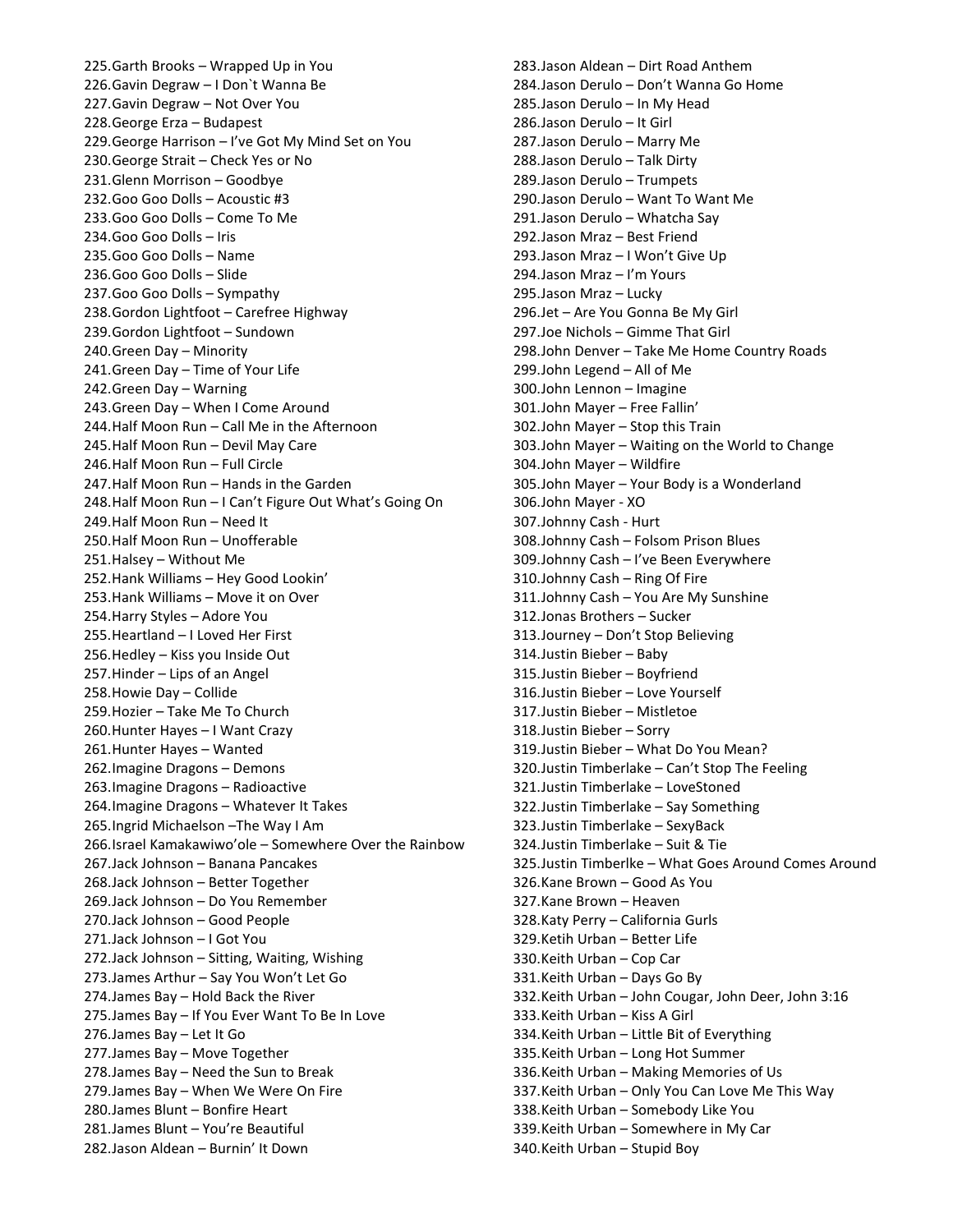341.Kenny Chesney – American Kids 342.Kenny Chesney – Out Last Night 343.Kenny Chesney – Somewhere With You 344.Khalid – Better 345.Khalid – Silence 346.Khalid – Young Dumb and Broke 347.Kings of Leon – Use Somebody 348.Kris Allen – Live like We're Dying 349.Lady Antebellum – Just a Kiss 350.Lady Gaga – Always Remember Us This Way 351.Lady Gaga – The Edge of Glory 352.Lauv – I Like Me Better 353.Lee Brice – Rumor 354.Leonard Cohen – Hallelujah 355.Lewis Capaldi – Someone You Loved 356.Lewis Watson – Sink or Swim 357.Liam Payne – Strip That Down 358.Lil Nas X – Old Town Road 359.Linkin Park – In The end 360.Linkin Park – Shadow of the Day 361.Lorde – Royals 362.Lorde - Team 363.Lukas Graham – 7 Years 364.Lukas Graham – Love Someone 365.Luke Bryan – Country Girl Shake It for Me 366.Luke Bryan – Drink A Beer 367.Luke Bryan – I Don't Want This Night To End 368.Luke Bryan – Kick The Dust Up 369.Luke Bryan – Kill The Lights 370.Luke Bryan – Knockin Boots 371.Luke Bryan – Play It Again 372.Luke Bryan – Razor Blade 373.Luke Bryan – Strip It Down 374.Luke Bryan – That's My Kind of Night 375.Luke Combs – Beautiful Crazy 376.Luke Combs – Hurricane 377.Luke Combs – I Got Away With You 378.Luke Combs – Memories Are Made Of 379.Luke Combs – One Number Away 380.Luke Combs – This One's For You 381.Luke Combs – When It Rains It Pours 382.Lynyrd Skynyrd – Sweet Home Alabama 383.Magic! – Don't Kill the Magic 384.Magic! – Lay You Down Easy 385.Magic! – Let Your Hair Down 386.Magic! – Red Dress 387.Magic! – Rude 388.Major Lazer (Justin Bieber) – Cold Water 389.Maroon 5 – Animals 390.Maroon 5 – Girls Like You 391.Maroon 5 – Maps 392.Maroon 5 - Misery 393.Maroon 5 – One More Night 394.Maroon 5 – Payphone 395.Maroon 5 – She Will Be Loved 396.Maroon 5 – Sugar 397.Maroon 5 – This Love 398.Marty Robbins – El Paso

399.Matchbox Twenty – 3AM 400.Matt Nathanson – Come On Get Higher 401.Men at Work – A Land Down Under 402.Meghan Trainor – All About That Bass 403.Meghan Trainor – Dear Future Husband 404.Meghan Trainor – Like I'm Gonna Lose You 405.Michael Bublé – Everything 406.Michael Bublé – Haven't Met You Yet 407.Michael Bublé – Lost 408.Michael Jackson – Billie Jean 409.Michael Jackson – I Want You Back 410.Michael Jackson – Man in the Mirror 411.Michael Jackson – The Way You Make Me Feel 412.Mike Posner – Cooler Than Me 413.Mike Posner – I Took a Pill in Ibiza 414.Milky Chance – Stolen Dance 415.MKTO - Classic 416.Morgan Wallen – Chasing You 417.Morgan Wallen – Had Me By Halftime 418.Morgan Wallen – Little Rain 419.Morgan Wallen – Redneck Love Song 420.Morgan Wallen – The Way I Talk 421.Morgan Wallen – Whiskey Glasses 422.Mumford and Sons – Awake My Soul 423.Mumford and Sons – Below my Feet 424.Mumford and Sons – Dust Bowl Dance 425.Mumford and Sons – Ghosts That We Knew 426.Mumford and Sons – I Will Wait 427.Mumford and Sons – Little Lion Man 428.Mumford and Sons – Lover's Eyes 429.Mumford and Sons – Reminder 430.Mumford and Sons – The Cave 431.Mumford and Sons – Where Are You Now 432.Mumford and Sons – White Blank Page 433.Neil Diamond – Sweet Caroline 434.Neil Young – Cowgirl in the Sand 435.Neil Young – Heart of Gold 436.Nial Horan – Slow Hands 437.Nial Horan – This Town 438.Nickelback – Far Away 439.Nickelback – Photograph 440.Nirvana – About a Girl 441.Nirvana – All Apologies 442.Nirvana – Come As You Are 443.Nirvana – Polly 444.Oasis – Don't Go Away 445.Oasis – Don't Look Back in Anger 446.Oasis – She's Electric 447.Oasis – Stop Crying Your Heart Out 448.Oasis – Wonderwall 449.Old Crow Medicine Show – Wagon Wheel 450.Old Dominion – Break Up With Him 451.Old Dominion – Crazy, Sexy, Beautiful 452.Old Dominion – Nowhere Fast 453.Old Dominion – Snapback 454.Old Dominion – Song For Another Time 455.Old Dominion – Till It's Over 456.Old Dominion – Wrong Turns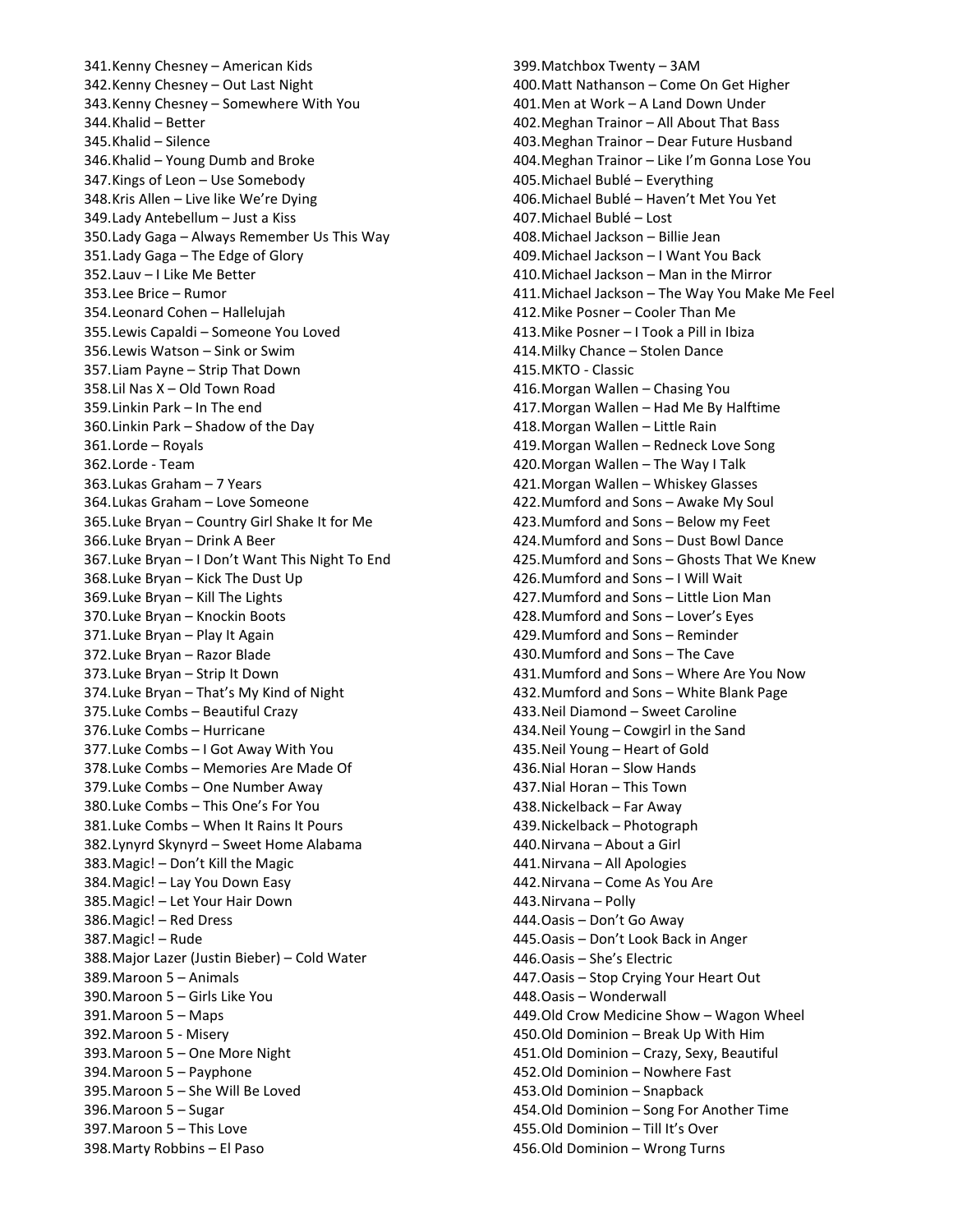457.Omi - Cheerleader 458.One Direction – Drag Me Down 459.One Direction – Little Things 460.One Direction – Night Changes 461.One Direction – One Thing 462.One Direction – Story of My Life 463.One Direction – What Makes You Beautiful 464.One Republic – Counting Stars 465.One Republic – Good Life 466.One Republic – Apologize 467.Outkast – Hey Ya 468.Passenger and Ed Sheeran – No Diggidy 469.Passenger – Let Her Go 470.Passenger – Patient Love 471.Paul Simon and Art Garfunkel – Mrs. Robinson 472.Paul Simon and Art Garfunkel – The Boxer 473.Pearl Jam – Last Kiss 474.Pharrell – Happy 475.Phil Collins – In The Air Tonight 476.Phillip Phillips – Gone, Gone, Gone 477.Phillip Phillips – Home 478.Plain White T's - 1234 479.Plain White T's – Hey There Delilah 480.Plain White T's – Rhythm of Love 481.Plain White T's – The Giving Tree 482.Poison – Every Rose has It's Thorn 483.Post Malone – Sunflower 484.Radiohead – Creep 485.Radiohead – High and Dry 486.Radiohead – Karma Police 487.Randy Travis – Deeper Than the Holler 488.Randy Travis – Forever and Ever Amen 489.Rascal Flatts – What Hurts the Most 490.Red Hot Chili Peppers – Otherside 491.Red Hot Chili Peppers – Tell Me Baby 492.REM – Losing My Religion 493.Rhett and Link – Fast Food Folk Song 494.Rhett and Link – Roscoe's Chicken and Waffles 495.Rick Springfield – Jessie's Girl 496.Rihanna – Four Five Seconds 497.Rihanna – Stay 498.Rihanna – We Found Love 499.Riley Green – I Wish Grandpa's Never Died 500.Rise Against – Hero of War 501.Rise Against – Swing Life Away 502.Rob Thomas – Ever The Same 503.Ruth B – Lost Boy 504.Said the Whale – Camilo the Magician 505.Sam Hunt – Body Like a Back Road 506.Sam Smith – I'm Not the Only One 507.Sam Smith - Latch 508.Sam Smith – Lay Me Down 509.Sam Smith – Leave Your Lover 510.Sam Smith – Like I Can 511.Sam Smith – Make It To Me 512.Sam Smith – Not in that Way 513.Sam Smith – Stay With Me 514.Safety Suit – Never Stop

515.Sara Bareilles – Choose you 516.Sara Bareilles – King of Anything 517.Sara Bareilles – Love Song 518.Sarah McLachlan – Building a Mystery 519.Seal – Kiss From a Rose 520.Seether – Broken 521.Seether – Fake It 522.Semisonic – Closing Time 523.Serena Ryder – Mary Go Round 524.Serena Ryder – What I Wouldn't Do 525.Shaggy – Angel 526.Shakey Graves – Dearly Departed 527.Shakey Graves – Late July 528.Shakey Graves – Pantzy Waltz 529.Shane Filan – Beautiful in White 530.Shawn Hook – Sound of Your Heart 531.Shawn Mendes – A Little Too Much 532.Shawn Mendes – Aftertaste 533.Shawn Mendes – Air 534.Shawn Mendes – Crazy 535.Shawn Mendes – Honest 536.Shawn Mendes – I Don't Even Know Your Name 537.Shawn Mendes – I Know What You Did Last Summer 538.Shawn Mendes – In My Blood 539.Shawn Mendes – Kid in Love 540.Shawn Mendes – Life of the Party 541.Shawn Mendes – Mercy 542.Shawn Mendes - Nervous 543.Shawn Mendes – Never Be Alone 544.Shawn Mendes – Patience 545.Shawn Mendes – Senorita 546.Shawn Mendes – Something Big 547.Shawn Mendes – Stitches 548.Shawn Mendes – The Weight 549. Shawn Mendes  $-$  T here's Nothing Holding Me Back 550.Shawn Mendes – This is What it Takes 551.Shawn Mendes – Three Empty Words 552.Shawn Mendes – Treat You Better 553.Shinedown – Simple Man 554.Sia – Cheap Thrills 555.Smashmouth – All Star 556.Smashmouth – I'm a Believer 557.Steve Miller Band – The Joker 558.Sugar Ray – Fly 559.Survivor – Eye of the Tiger 560.Taio Cruz – Dynamite 561.Tal Bachman – She's So High 562.Taylor Swift – All Too Well 563.Taylor Swift – Bad Blood 564.Taylor Swift – Blank Space 565.Taylor Swift – Everything Has Changed 566.Taylor Swift – I Knew You Were Trouble 567.Taylor Swift – Love Story 568.Taylor Swift - Mean 569.Taylor Swift – Mine 570.Taylor Swift – Our Song 571.Taylor Swift – Red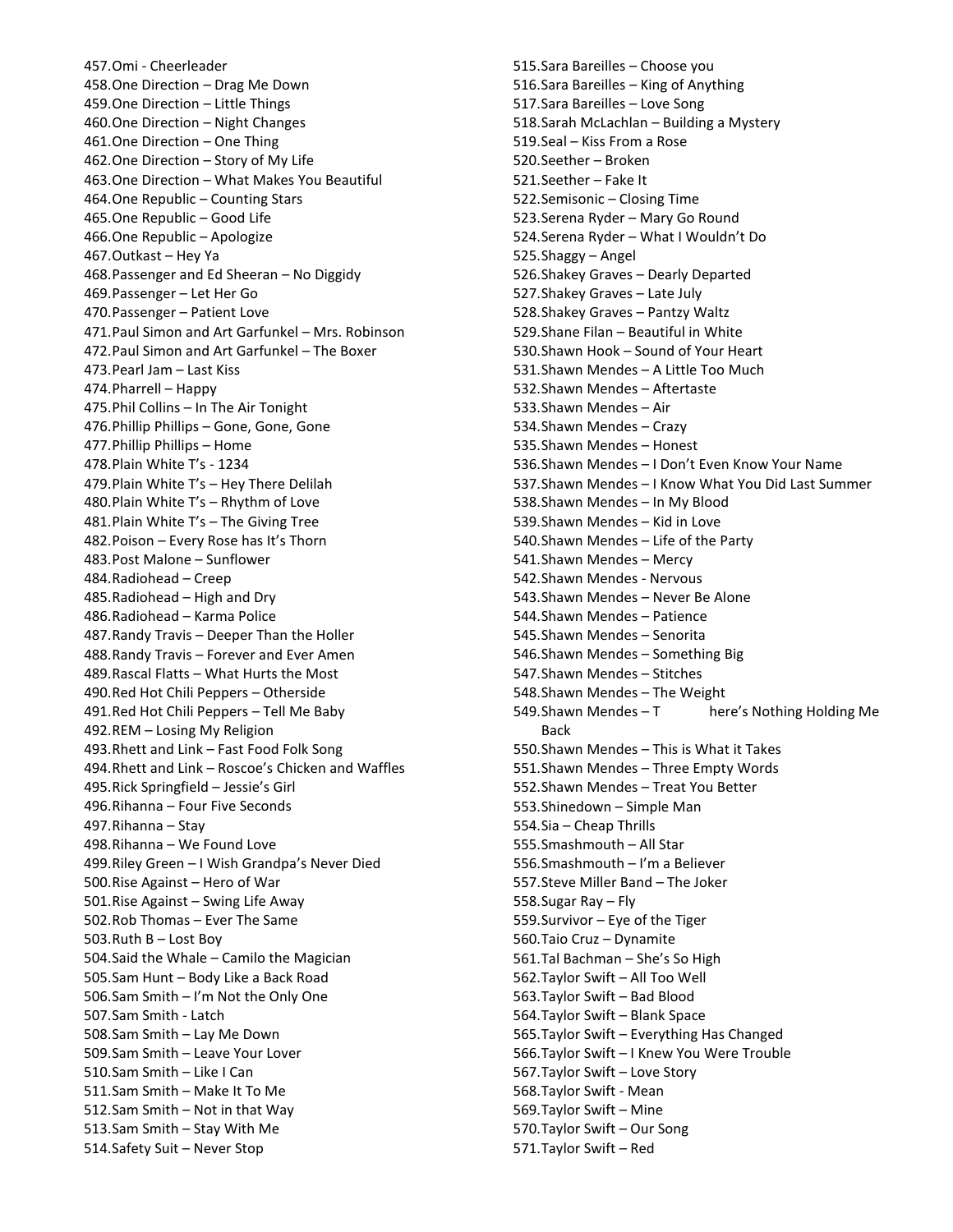572.Taylor Swift – Shake it Off 573.Taylor Swift – Stay Stay Stay 574.Taylor Swift – Style 575.Taylor Swift – We Are Never Ever Getting Back Together 576.Taylor Swift – You Belong With Me 577.Taylor Swift – 22 578.Tegan and Sara – Call it off 579.Tenacious D – F Her Gently 580.Tenacious D – Kickapoo 581.Tenacious D – Tribute 582.The Barenaked Ladies – Brian Wilson 583.The Barenaked Ladies – If I Had a Million Dollars 584.The Barenaked Ladies – It's All Been Done 585.The Barenaked Ladies – One Week 586.The Barenaked Ladies – Pinch Me 587.The Beatles – Across the Universe 588.The Beatles – And I Love Her 589.The Beatles – Baby You Can Drive My Car 590.The Beatles – Blackbird 591.The Beatles – Come Together 592.The Beatles – Do You Wanna Know a Secret 593.The Beatles – Eight Days a Week 594.The Beatles – Eleanor Rigby 595.The Beatles – From Me To You 596.The Beatles – Hard Days Night 597.The Beatles – Help 598.The Beatles – Here Comes the Sun 599.The Beatles – Hey Jude 600.The Beatles – I Will 601.The Beatles – I'm A Loser 602.The Beatles – In My Life 603.The Beatles – I've Just Seen a Face 604.The Beatles – Let it Be 605.The Beatles – Love Me Do 606.The Beatles – Norwedian Wood 607.The Beatles – Ticket To Ride 608.The Beatles – Twist and Shout 609.The Beatles – With a Little Help from My Friends 610.The Beatles – Yellow Submarine 611.The Beatles – Yesterday 612.The Bee Gees – To Love Somebody 613.The Cars – My Best Friend's Girl 614.The Chainsmokers – Closer 615.The Eagles – Hotel California 616.The Everly Brothers – All I Have To Do Is Dream 617.The Fray – How to Save a Life 618.The Fray – Look After You 619.The Fray – Never Say Never 620.The Head and the Heart – Lost in My Mind 621.The Last Goodnight – Pictures of You 622.The Lumineers - Angela 623.The Lumineers – Classy Girls 624.The Lumineers - Cleopatra 625.The Lumineers – Dead Sea 626.The Lumineers – Don't Wanna Go 627.The Lumineers – Elouise 628.The Lumineers – Falling 629.The Lumineers – Flapper Girl

630.The Lumineers – Flowers in Your Hair 631.The Lumineers – Gale Song 632.The Lumineers – Ho Hey 633.The Lumineers – In The Light 634.The Lumineers – Ophelia 635.The Lumineers – Sleep on the Floor 636.The Lumineers – Slow it Down 637.The Lumineers – Stubborn Love 638.The Lumineers – Submarines 639.The Maccabees – Toothpaste Kisses 640.The Neighbourhood – Sweater Weather 641.The Offspring – Spare Me the Details 642.The Pogues – A Fairytale of New York 643.The Pogues – Dirty Old Town 644.The Proclaimers – 500 Miles 645.The Script – Breakeven 646.The Script – Hall of Fame 647.The Script – The Man Who Can't Be Moved 648.The Tragically Hip – Ahead by a Century 649.The Weeknd – Blinding Lights 650.The Weeknd – Can't Feel My Face 651.The Weeknd – Earned It 652.The Weeknd – The Hills 653.The White Stripes – We Are Going to Be Friends 654.The White Stripes – Seven Nation Army 655.Third Eye Blind – How's it Going to Be 656.Third Eye Blind – Jumper 657.Thomas Rhett – Craving 658.Thomas Rhett – Die A Happy Man 659.Thomas Rhett – Marry Me 660.Thomas Rhett – Sixteen 661.Thomas Rhett – Star of the Show 662.Thomas Rhett – Unforgetable 663.Tim McGraw – Highway Don't Care 664.Tim McGraw – Humble and Kind 665.Toby Keith – Red Solo Cup 666.Tommy Tutone – 867-5309/Jenny 667.Tom Petty & the Heartbreakers – Breakdown 668.Tom Petty & the Heartbreakers – California 669.Tom Petty & the Heartbreakers – Learning To Fly 670.Tom Petty & the Heartbreakers – Listen to Her Heart 671.Tom Petty & the Heartbreakers – Mary Jane's Last Dance 672.Tom Petty & the Heartbreakers – Refugee 673.Tom Petty & the Heartbreakers – The Waiting 674.Tom Petty & the Heartbreakers – Walls 675.Tom Petty & the Heartbreakers – Won't Back Down 676.Tom Petty & the Heartbreakers – Yer So Bad 677.Tom Petty & the Heartbreakers – You Don't Know How it Feels 678.Tracy Chapman – Fast Car 679.Tracy Chapman – For My Lover 680.Tracy Chapman – Talkin' About a Revolution 681.Train – Don't Grow Up So Fast 682.Train – Drive By 683.Train – Drops of Jupiter 684.Train – Hey Soul Sister 685.Train – Marry Me